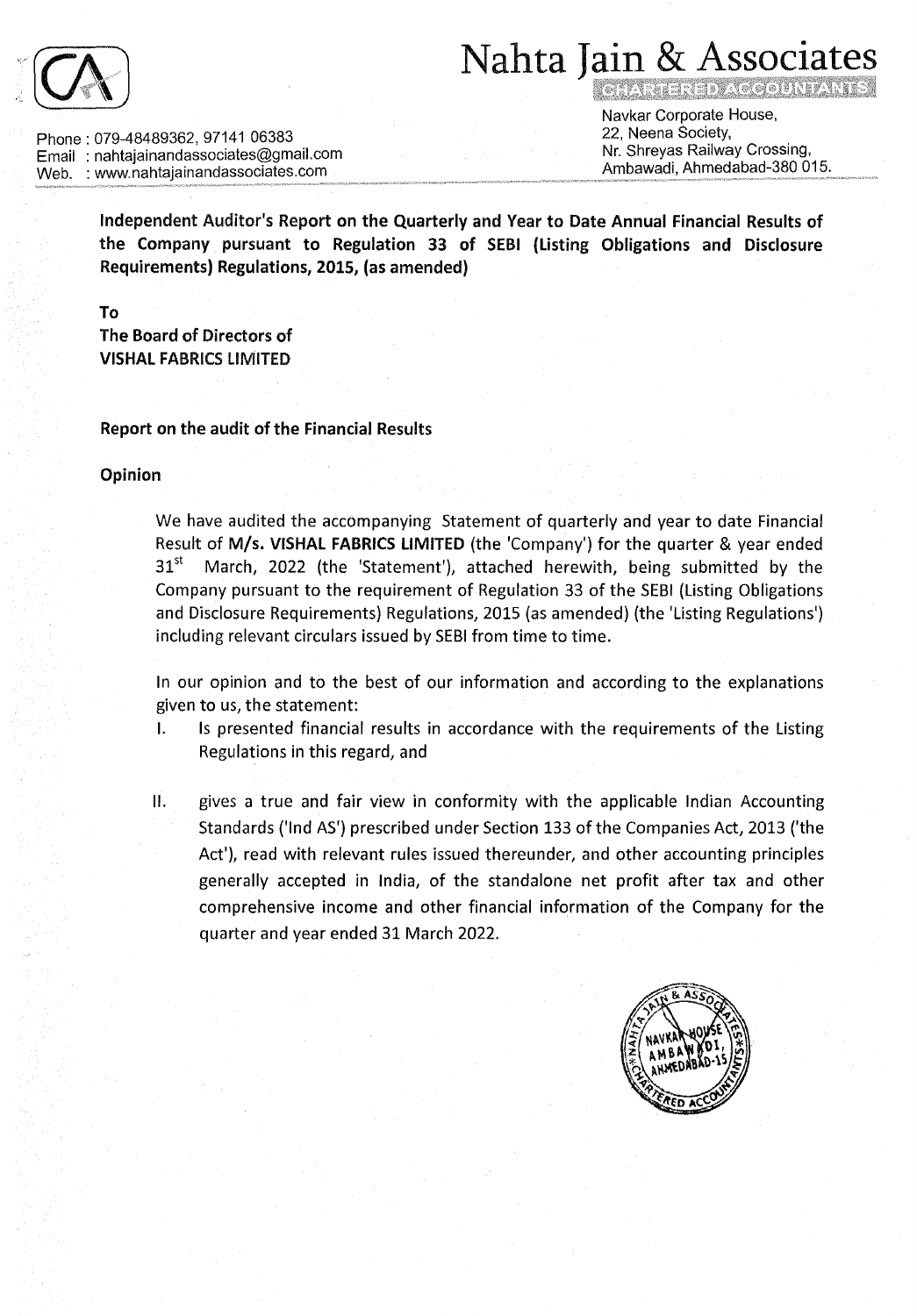# **Basis for opinion**

We conducted our audit in accordance with the Standards on Auditing ('SAs') specified under Section 143(10) of the Act. Our responsibilities under those standards are further described in the "Auditor's Responsibilities for the Audit of the Statement" section of our report. We are independent of the Company in accordance with the Code of Ethics issued by the Institute of Chartered Accountants of India ('the ICAI') together with the ethical requirements that are relevant to our audit of the financial statements under the provisions of the Act and the rules thereunder, and we have fulfilled our other ethical responsibilities in accordance with these requirements and the Code of Ethics. We believe that the audit evidence obtained by us, is sufficient and appropriate to provide a basis for our opinion

#### **Responsibilities of Management and Those Charged with Governance for the Statement**

The Statement has been prepared on the basis of the annual audited financial statements and has been approved by the Company's Board of Directors. The Company's Board of Directors is responsible for the preparation and presentation of the Statement that gives a true and fair view of the net profit and other comprehensive income and other financial information of the Company in accordance with the accounting principles generally accepted in India, including Ind AS prescribed under Section 133 of the Act, read with relevant rules issued thereunder and other accounting principles generally accepted in India, and in compliance with Regulation 33 and Regulation 52 read with Regulation 63 of the Listing Regulations.This responsibility also includes maintenance of adequate accounting records in accordance with the provisions of the Act for safeguarding of the assets of the Company and for preventing and detecting frauds and other irregularities; selection and application of appropriate accounting policies; making judgments and estimates that are reasonable and prudent; and design, implementation and maintenance of adequate internal financial controls that were operating effectively for ensuring the accuracy and completeness of the accounting records, relevant to the preparation and presentation of the Statement that gives a true and fair view and is free from material misstatement, whether due to fraud or error.

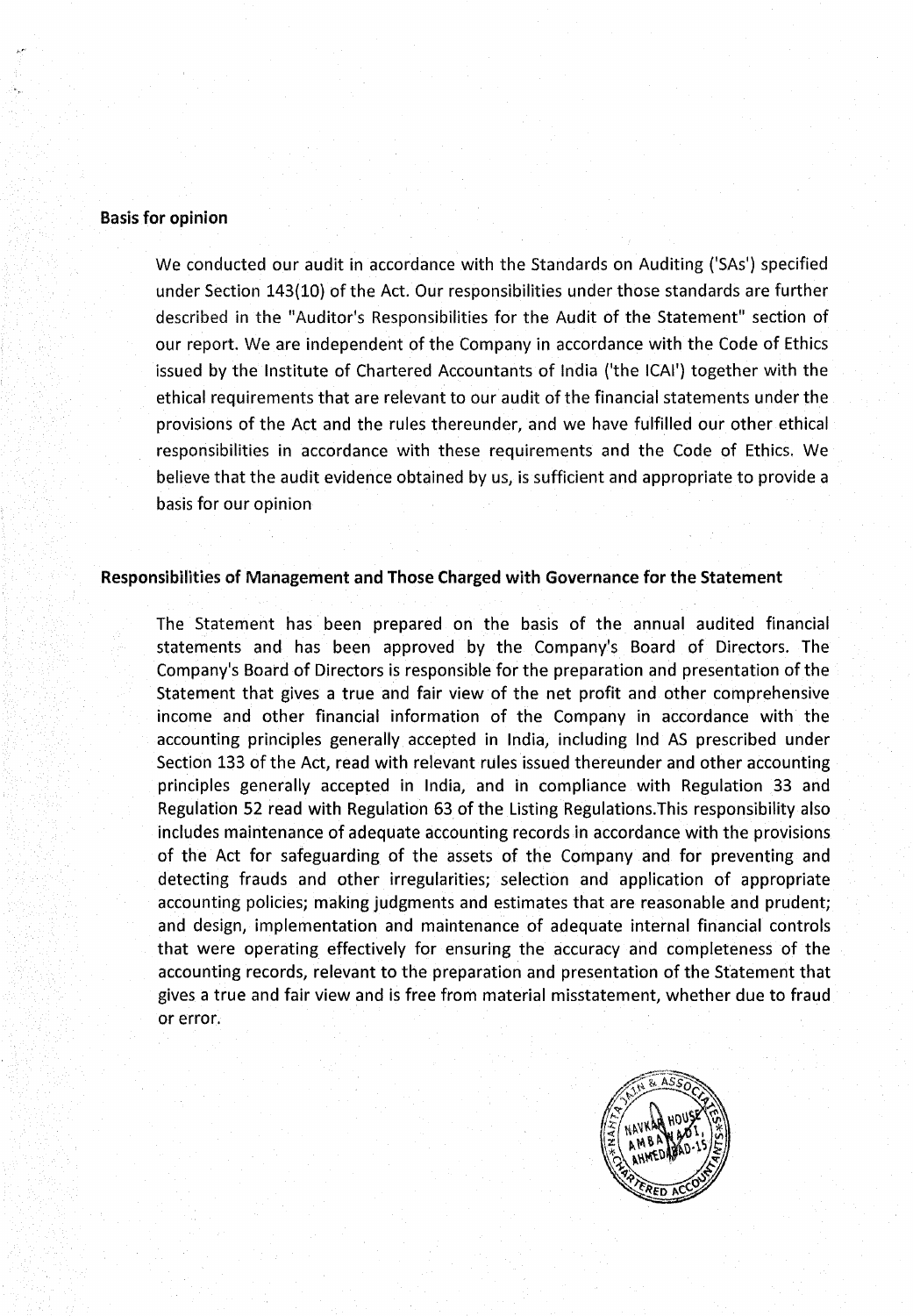In preparing the Statement, the Board of Directors are responsible for assessing the Company's ability to continue as a going concern, disclosing, as applicable, matters related to going concern and using the going concern basis of accounting unless the Board of Directors either intends to liquidate the Company or to cease operations, or has no realistic alternative but to do so.

The Board of Directors is also responsible for overseeing the Company's financial reporting process.

## **Auditor's Responsibilities for the Audit of the Statement**

Our objectives are to obtain reasonable assurance about whether the Statement as a whole is free from material misstatement, whether due to fraud or error, and to issue an auditor's report that includes our opinion. Reasonable assurance is a high level of assurance but is not a guarantee that an audit conducted in accordance with Standards on Auditing, specified under Section 143(10) of the Act, will always detect a material misstatement when it exists. Misstatements can arise from fraud or error and are considered material if, individually or in the aggregate, they could reasonably be expected to influence the economic decisions of users taken on the basis of this Statement.

As part of an audit in accordance with the Standards on Auditing, we exercise professional judgment and maintain professional skepticism throughout the audit. We also:

• Identify and assess the risks of material misstatement of the Statement, whether due to fraud or error, design and perform audit procedures responsive to those risks, and obtain audit evidence that is sufficient and appropriate to provide a basis for our opinion. The risk of not detecting a material misstatement resulting from fraud is higher than for one resulting from error, as fraud may involve collusion, forgery, intentional omissions, misrepresentations, or the override of internal control.

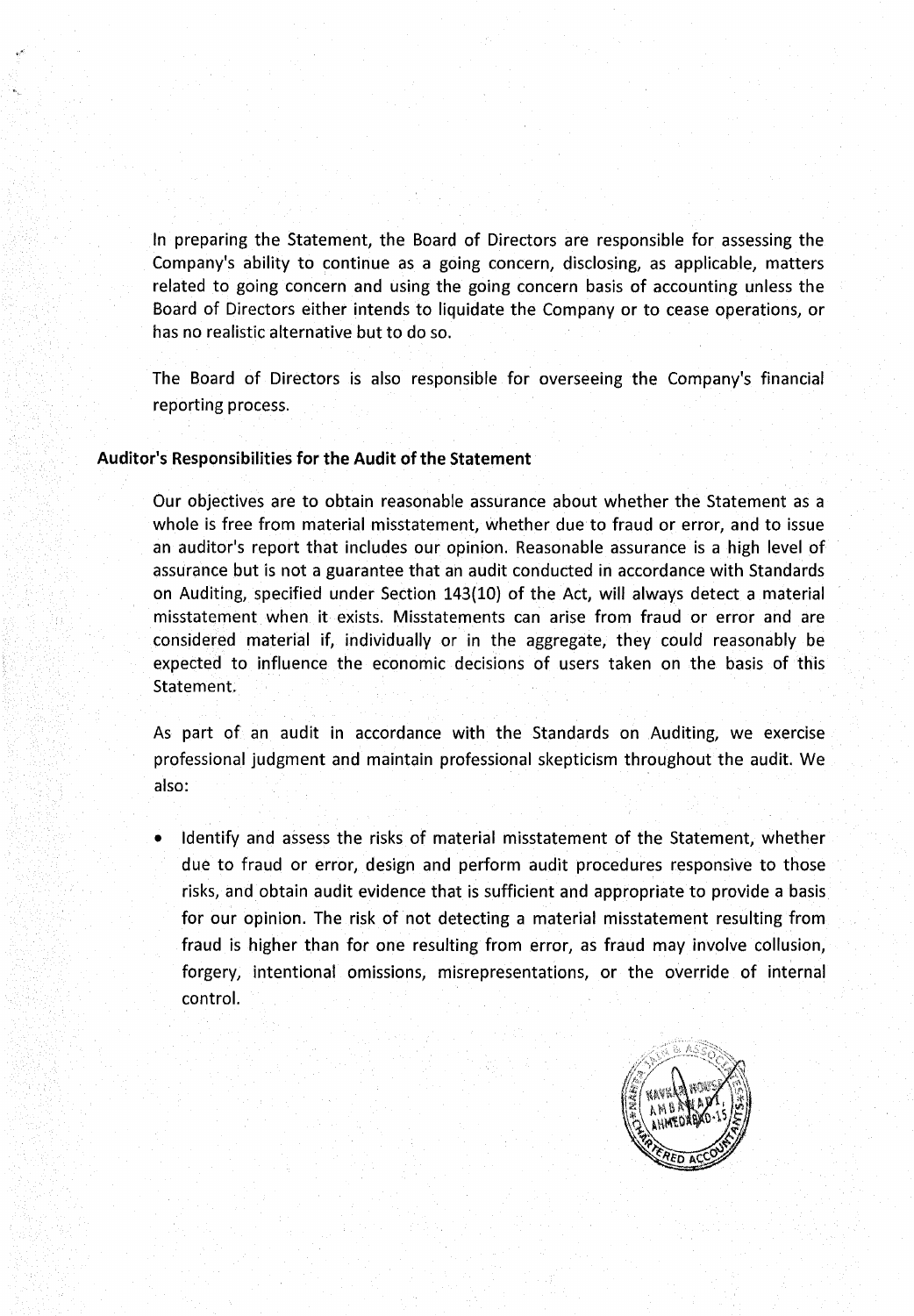- Obtain an understanding of internal control relevant to the audit in order to design audit procedures that are appropriate in the circumstances. Under Section 143(3) (i) of the Act, we are also responsible for expressing our opinion on whether the Company has in place adequate internal financial controls with reference to financial statements and the operating effectiveness of such controls.
- Evaluate the appropriateness of accounting policies used and the reasonableness of accounting estimates and related disclosures made by the management.
- Conclude on the appropriateness of the management's use of the going concern basis of accounting and, based on the audit evidence obtained, whether a material uncertainty exists related to events or conditions that may cast significant doubt on the Company's ability to continue as a going concern. If we conclude that a material uncertainty exists, we are required to draw attention in our auditor's report to the related disclosures in the Statement or, if such disclosures are inadequate, to modify our opinion. Our conclusions are based on the audit evidence obtained up to the date of our auditor's report. However, future events or conditions may cause the Company to cease to continue as a going concern.
- Evaluate the overall presentation, structure and content of the Statement, including the disclosures, and whether the Statement represents the underlying transactions and events in a manner that achieves fair presentation.

Materiality is the magnitude of misstatements in. the financial statements that, individually or in aggregate, makes it probable that the economic decisions of a reasonably knowledgeable user of the financial statements may be influenced. We consider quantitative materiality and qualitative factors in (i) planning the scope of our audit work and in evaluating the results of our work; and (ii) to evaluate the effect of any identified misstatements in the financial statements.

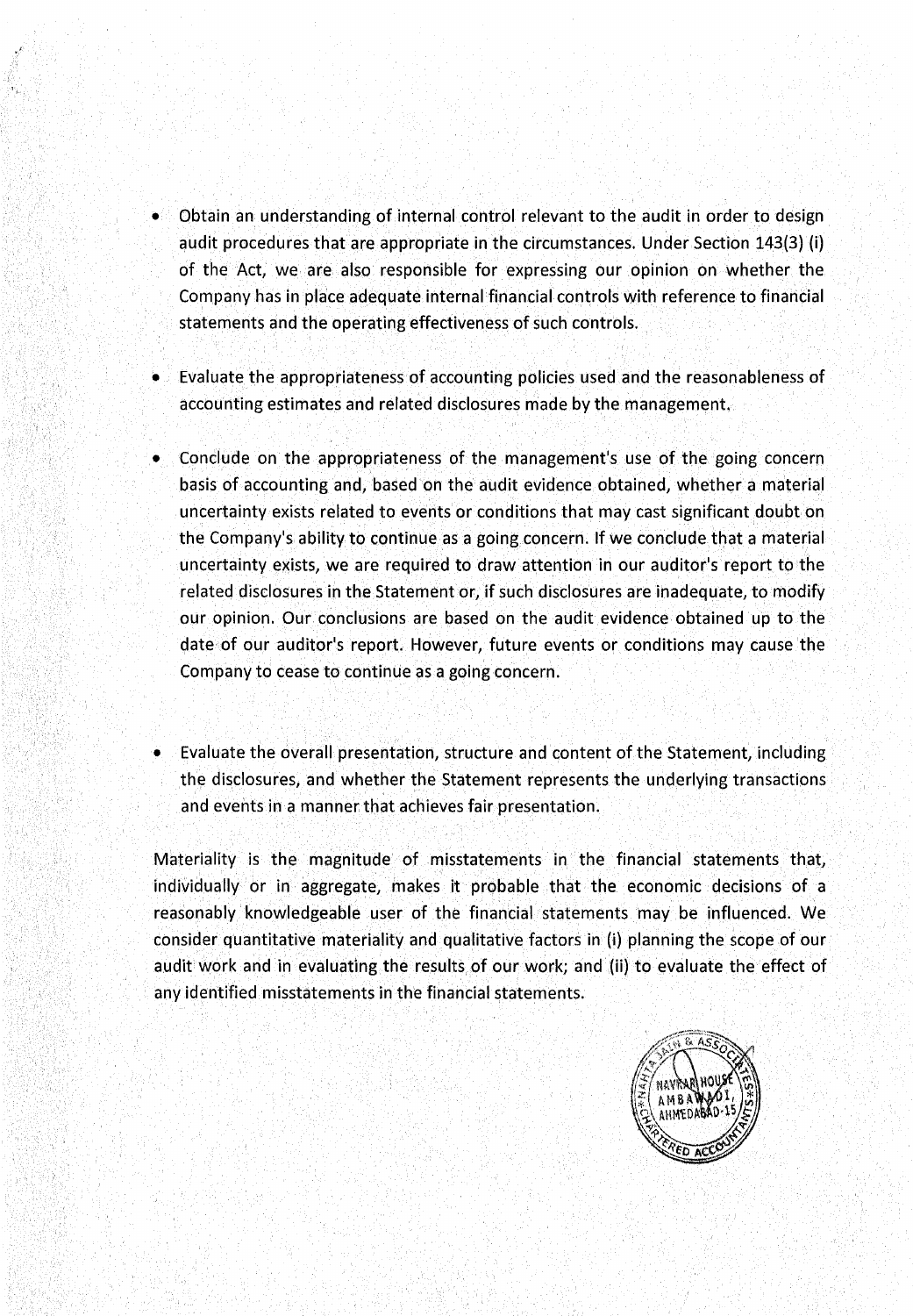We communicate with those charged with governance regarding, among other matters, the planned scope and timing of the audit and significant audit findings, including any significant deficiencies in internal control that we identify during our audit.

We also provide those charged with governance with a statement that we have complied with relevant ethical requirements regarding independence, and to communicate with them all relationships and other matters that may reasonably be thought to bear on our independence, and where applicable, related safeguards.

## **Other Matter**

The Statement includes the financial results for the quarter ended 31 March 2022, being the balancing figures between the audited figures in respect of the full financial year ended March 31, 2022 and the published unaudited year-to-date figures up to the third quarter of the current financial year, which were subjected to a limited review by us, as required under the Listing Regulations.



**For, N ahta Jain** & **Associates, Chartered Accountants Firm Reg. No. 106801W** 

 $\frac{2}{\sqrt{\frac{2}{\pi}}}}$ <br>  $[CA-Gaurav Nahta]$ 

**Partner M. No.116735** 

**Place: Ahmedabad Date:**  $49 - 05 - 2022$ UDIN: 22116735AJFLFD9607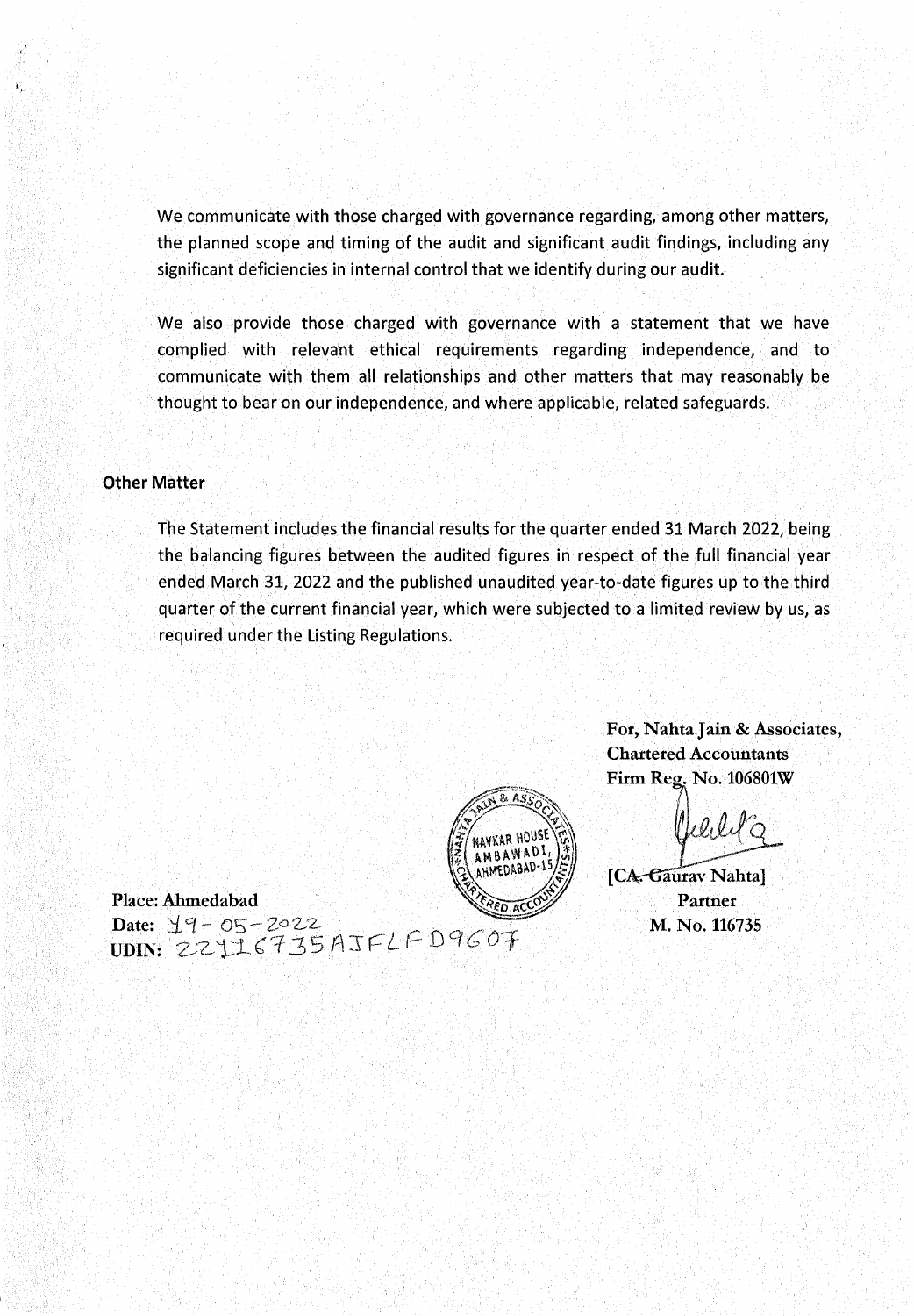



### VISHAL FABRICS LIMITED

(Rupees in Lakh except per share data) STATEMENT OF STANDALONE AUDITED FINANCIAL RESULTS FOR THE QURTER AND YEAR ENDED ON 31.03.2022

|                | Quarter ended                                                    |                |            |            | Cumulative up to      |                |
|----------------|------------------------------------------------------------------|----------------|------------|------------|-----------------------|----------------|
| Sr. No.        | <b>Particulars</b>                                               | 31.03.2022     | 31.12.2021 | 31.03.2021 | 31.03.2022 31.03.2021 |                |
|                |                                                                  | Audited        | Un-audited | Audited    | Audited               | Audited        |
|                | Income                                                           |                |            |            |                       |                |
|                | Revenue from operations                                          | 42554.81       | 42677.47   | 38843.15   | 154676.32             | 96753.68       |
| $\mathbf{R}$   | Other Income                                                     | 191.83         | 56.68      | (32.86)    | 307.91                | 178.47         |
| 川              | Total Income (I+II)                                              | 42746.64       | 42734.15   | 38810.29   | 154984.23             | 96932.15       |
| IV             | Expenses:                                                        |                |            |            |                       |                |
| (a)            | Cost of materials consumed                                       | 34344.11       | 35126.13   | 31173.70   | 128377.15             | 73936.43       |
| (b)            | Purchases of stock-in-trade                                      | 139.78         | 491.86     |            | 675.08                | 1567.16        |
|                | Changes in inventories of finished goods, work-in-progress and   |                |            |            |                       |                |
| (c)            | stock-in-trade                                                   | 254.59         | (336.27)   | 48.60      | (2, 103.77)           | 1981.38        |
| (d)            | Employee benefits expense                                        | 2437.95        | 1929.93    | 2435.37    | 7735.66               | 6378.46        |
| (e)            | <b>Finance Costs</b>                                             | 1049.88        | 962.57     | 951.55     | 3782.48               | 3437.44        |
| (f)            | Depreciation, depletion and amortisation expense                 | 995.91         | 797.42     | 748.21     | 3343.71               | 2591,99        |
| $\overline{g}$ | Other expenses                                                   | 935.15         | 1094.74    | 1078.04    | 3853.86               | 4064.30        |
|                | Total expenses (IV)                                              | 40157.37       | 40066.39   | 36435.47   | 145664.16             | 93957.16       |
|                | Total Profit / (Loss) before exceptional, extraordinary items &  |                |            |            |                       |                |
| v              | tax (III-IV)                                                     | 2589.27        | 2667.76    | 2374.82    | 9320.07               | 2,974.99       |
| VI.            | <b>Exceptional items</b>                                         |                |            |            |                       |                |
|                |                                                                  |                |            |            |                       |                |
| VII            | Total Profit / (Loss) before extraordinary items & tax (V+VI)    | 2589.27        | 2667.76    | 2374.82    | 9320.07               | 2,974.99       |
| VIII           | Extraordinary items                                              |                |            |            |                       |                |
| IX             | Profit before tax (VII-VIII)                                     | 2589.27        | 2667.76    | 2374.82    | 9320.07               | 2,974.99       |
| $\mathbf{x}$   | Tax expense                                                      |                |            |            |                       |                |
|                | Current Tax                                                      | 734.20         | 706.98     | 651.19     | 2514.66               | 756.04         |
|                | Tax expense of earlier year                                      | 35.00          |            | (33.70)    | 35.00                 | (33.70)        |
|                | Deferred Tax                                                     | (146.13)       | 23.78      | (33.36)    | (133.83)              | 48.39          |
|                | MAT Credit                                                       |                |            | 393.98     |                       | 393.98         |
|                | <b>Total Tax Expenses (X)</b>                                    | 623.07         | 730.76     | 978.11     | 2415.84               | 1164.71        |
|                |                                                                  |                |            |            |                       |                |
| XI             | Profit / (Loss) for the period from continuing operations (IX-X) | 1966.20        | 1937.01    | 1396.71    | 6904.23               | 1,810.28       |
| XII            | Profit/(Loss) from Dicontinued Operations                        |                |            |            |                       | $\mathbb{Z}^2$ |
| XIII           | <b>Tax expences of Discontinued Operations</b>                   | $\blacksquare$ | $\sim$     | ú.         | w.                    |                |
|                |                                                                  |                |            |            |                       |                |
| XIV            | Profit/(Loss) from Dicontinued Operations (After Tax)(XII-XIII)  |                |            |            |                       |                |
| XV             | Profit/(Loss) for the Period (XI+XIV)                            | 1966.20        | 1937.01    | 1396.71    | 6904.23               | 1,810.28       |
|                |                                                                  |                |            |            |                       |                |
| XVI            | Profit / (Loss) for the period from continuing operations (IX-X) | 1966.20        | 1937.01    | 1396.71    | 6904.23               | 1,810.28       |
|                |                                                                  |                |            |            |                       |                |



#### Corporate Office :

Shanti Corporate House, Nr. Hira Rupo Hall, Bopal-Ambli Rd, Bopa!, Ahmedabad - 380058, Gujarat, India. Ph: +91 6359701763 I 6359701796

## Registered Address :

Ranipur, Naro! road, Ahmedabad • 382405, Gujarat. India.

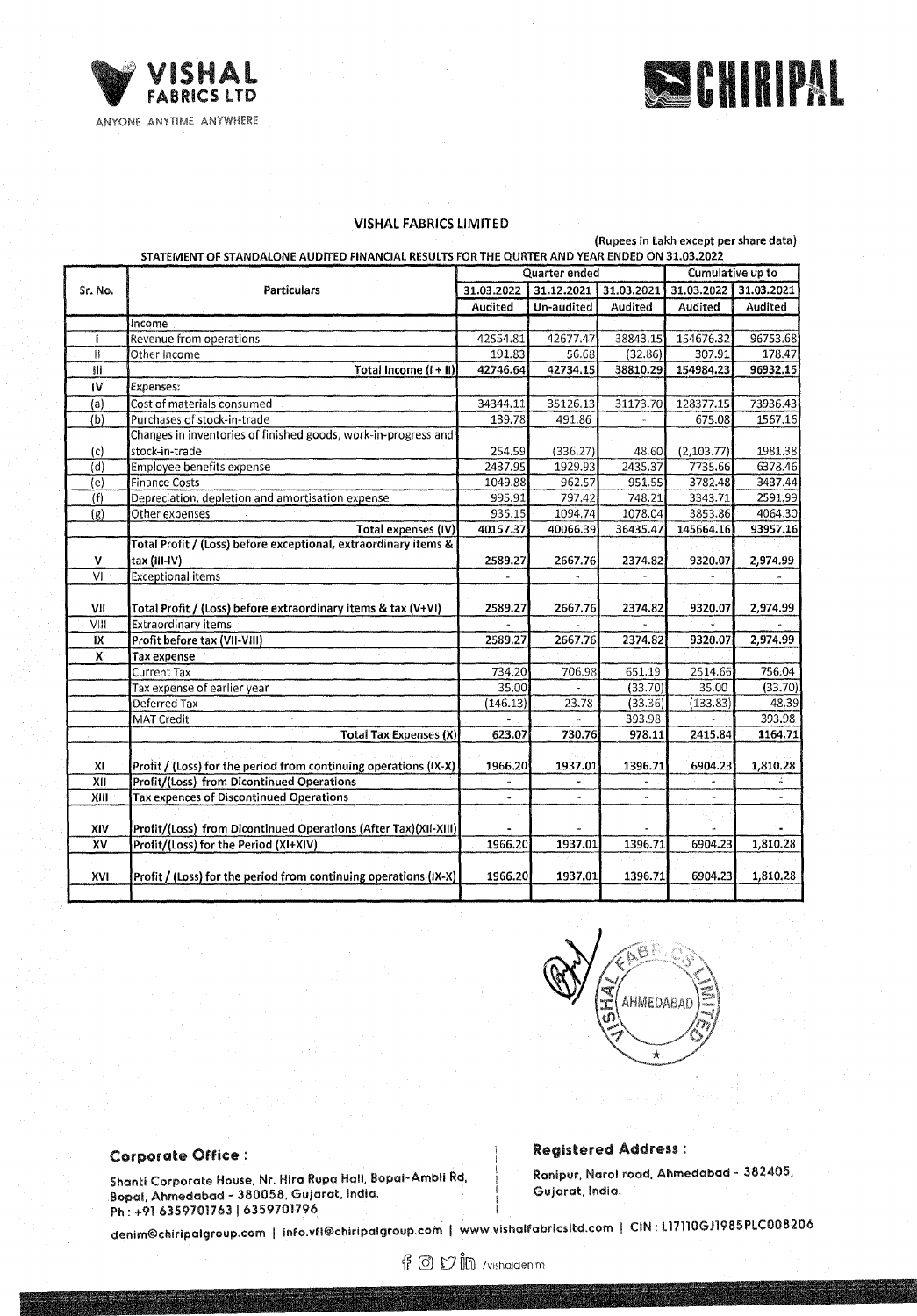

#### VISHAL FABRICS LIMITEO

#### STATEMENT OF STANDALONE AUDITED FINANCIAL RESULTS FOR THE QURTER AND YEAR ENDED ON 31.03.2022

|              |                                                                 | Quarter ended |                |              | Cumulative up to      |                |
|--------------|-----------------------------------------------------------------|---------------|----------------|--------------|-----------------------|----------------|
| Sr. No.      | <b>Particulars</b>                                              | 31.03.2022    | 31.12.2021     | 31.03.2021   | 31.03.2022 31.03.2021 |                |
|              |                                                                 | Audited       | Un-audited     | Audited      | Audited               | <b>Audited</b> |
| XVII         | Other Comprehensive Income, net of Tax                          |               |                |              |                       |                |
|              | (a)                                                             |               |                |              |                       |                |
|              | (i)items that will not be reclassified to profit or loss        | 192.12        | 23.82          | 83.28        | 263.58                | 95.28          |
|              | (ii) income Tax relating to items that will not reclassified to |               |                |              |                       |                |
|              | profit or loss                                                  | (48.98)       | (6.35)         | (21.42)      | (67.54)               | (24.42)        |
|              | (b)                                                             |               |                |              |                       |                |
|              | (i) items that will be reclassified to profit or loss           | . <b>.</b>    | $\blacksquare$ |              | ÷,                    | u.             |
|              | (ii) Income Tax relating to items that will not reclassified to |               |                |              |                       |                |
|              | profit or loss                                                  |               |                |              |                       |                |
|              | Total other comprehensive income,net of tax                     | 143.15        | 17.47          | 61.86        | 196.05                | 70.86          |
|              | <b>Total Comprehensive Income for the period</b>                |               |                |              |                       |                |
|              | (XV+XVII)(Compresing Profit(Loss)and other Comprehensive        |               |                |              |                       |                |
| <b>XVIII</b> | Income for the period                                           | 2109.34       | 1954.48        | 1458.57      | 7100.27               | 1,881.14       |
| XIX          | Earnings per equity share (EPS) (For Continuing Operation)      |               |                |              |                       |                |
|              | (1) Basic                                                       | 0.99          | 0.98           | 0.71         | 3.49                  | 0.92           |
|              | (2) Diluted                                                     | 0.99          | 0.98           | 0.71         | 3.49                  | 0.92           |
|              |                                                                 |               |                |              |                       |                |
| XX           | Earnings per equity share (EPS) (For Discontinuing Operation)   |               |                |              |                       |                |
|              | (1) Basic                                                       |               | $\sim$         | $\mathbf{a}$ |                       |                |
|              | (2) Diluted                                                     |               | w.             |              |                       |                |
|              | Earnings per equity share (EPS) (For Continuing and             |               |                |              |                       |                |
| XXI          | <b>Discontinuing Operation)</b>                                 |               |                |              |                       |                |
|              | (1) Basic                                                       | 0.99          | 0.98           | 0.71         | 3.49                  | 0.92           |
|              | (2) Diluted                                                     | 0.99          | 0.98           | 0.71         | 3.49                  | 0.92           |
|              | Paid up Equity Share Capital (Face Value Rs. 5 each)            | 9880.50       | 3293.50        | 3293.50      | 9880.50               | 3293.50        |
|              | Reserve excluding Revaluation Reverse as per Balance sheet      |               |                |              |                       |                |
|              | of previous accounting year                                     |               |                |              | 23580.70              | 23172.14       |

Notes:

1, As a result of restriction on business activities and business shutdowns, the volumes of the financial year 2020-21 is impacted. Therefore, financial results for the qurter ended 31st March, 2022 are not comparable to previous corresponding period results. Further the management believes that the impact of this outbreak on the business and financial position of the Company will not be significant. The management does not see any risks in the Company's ability to continue as a going concern and meeting its liabilities as and when they fall due.

2. The figures of the corresponding previous qurter or year have been regrouped or reclassified where ever necessary, to make them comparable. 3.Results are prepared in compliance with Indian Accounting Standard, {"Ind-AS") notified by the Ministry of Corporate Affairs.

4, The above Financial Results were reviewed by the Audit Committee and approved by the Board of Directors at their respective meetings held on 19Th May, 2022.

5, The Company has only one segment of activity namely Textile.

6. EPS of the earlier period being adjusted as a result of Bonus Issue for comparision purpose.

Place : Ahmedabad Date : 19Th May, 2022



For and on behalf of Board of Directors

Brijmohan D. Chiripal Managing Director DIN: 00290426

#### Corporate Office :

Shanti Corporate House, Nr. Hira Rupa Hall. Bopol-Ambli Rd. Bopal, Ahmadabad - 380058, Gujarat, India. Ph: +91 6359701763 i 6359701796

## Registered Address :

Ranipur, Narol rood, Ahmedabad - 382405, Gujarat, India.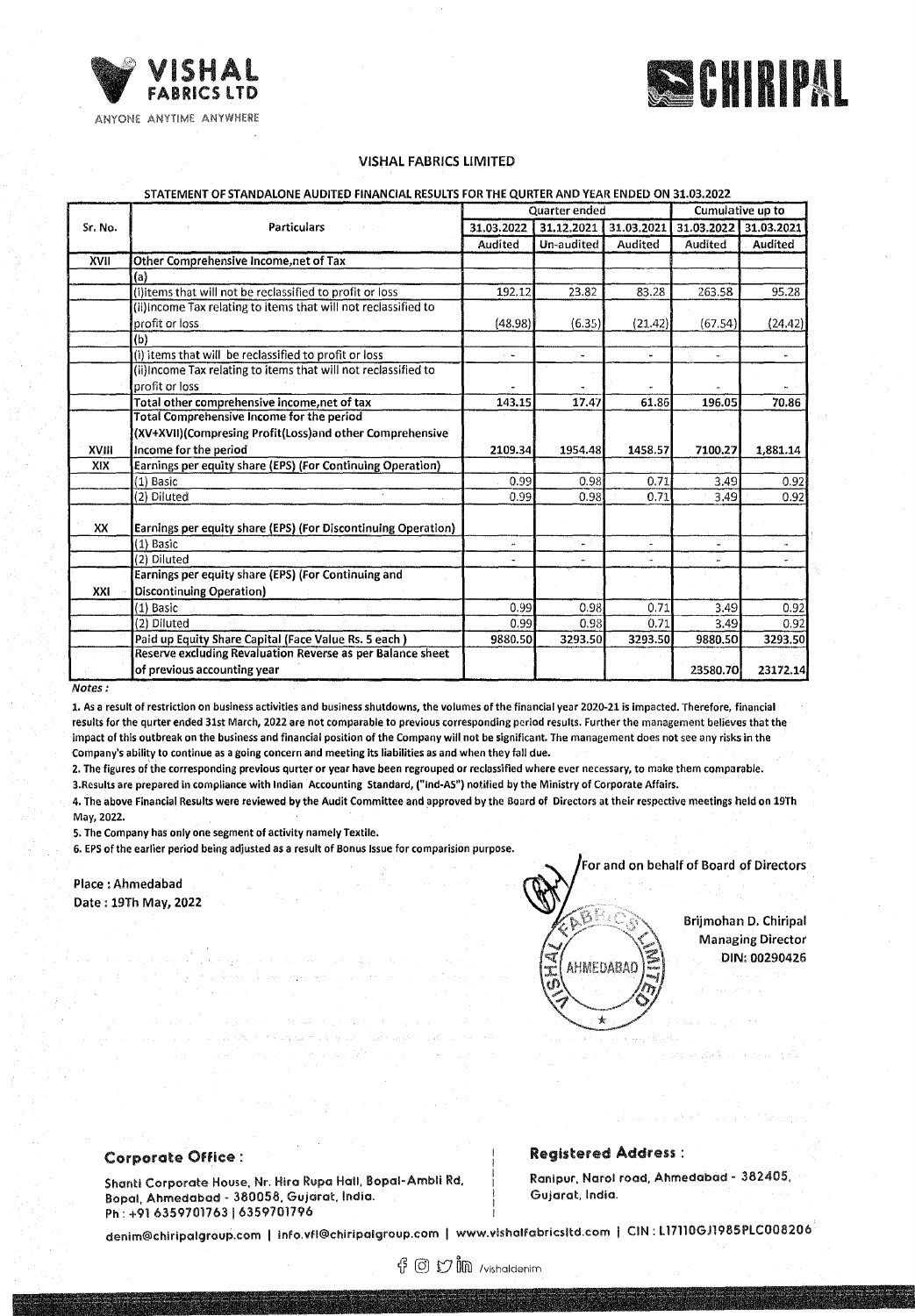



#### VISHAL FABRICS LIMITED STATEMENT Of ASSETS AND LIABILITIES

|              |                                                                                                                                                                                                                                |                    | (Rupees in Lakh)                       |  |
|--------------|--------------------------------------------------------------------------------------------------------------------------------------------------------------------------------------------------------------------------------|--------------------|----------------------------------------|--|
|              | Particulars                                                                                                                                                                                                                    | For the Year Ended |                                        |  |
| Sr.No        |                                                                                                                                                                                                                                | 31.03.2022         | 31.03.2021                             |  |
|              |                                                                                                                                                                                                                                | (Audited)          | (Audited)                              |  |
| Α            | <b>ASSETS</b>                                                                                                                                                                                                                  |                    |                                        |  |
| 1            | Non - Current Assets                                                                                                                                                                                                           |                    |                                        |  |
|              | (a) Property, Plant and Equipments                                                                                                                                                                                             | 26973.76           | 24443.61                               |  |
|              | (b) Capital Work-In-progess                                                                                                                                                                                                    | 328.82             | 3255.04                                |  |
|              | (c) Investment Property                                                                                                                                                                                                        | 20.88              |                                        |  |
|              | (d) Financial Assets                                                                                                                                                                                                           |                    |                                        |  |
|              | Investments                                                                                                                                                                                                                    | 2388.10            | 2216.87                                |  |
|              | <b>Other Financial Assets</b><br>$\alpha$                                                                                                                                                                                      | 234.21             | 236.40                                 |  |
|              | (e)Other Non-Current Assets                                                                                                                                                                                                    | 179.82             | 593.53                                 |  |
|              | Sub-Total - Non-Current Assets                                                                                                                                                                                                 | 30125.59           | 30745.46                               |  |
| $\mathbf{2}$ | <b>Current Assets</b>                                                                                                                                                                                                          |                    |                                        |  |
|              | (a)Investments                                                                                                                                                                                                                 | 2599.87            | ×                                      |  |
|              | (b)Inventories                                                                                                                                                                                                                 | 9652.38            | 5910.53                                |  |
|              | (c)Financial Assets                                                                                                                                                                                                            |                    |                                        |  |
|              | <b>Trade Receivables</b><br>$\epsilon$                                                                                                                                                                                         | 39331.63           | 36122.67                               |  |
|              | Cash and Cash Equivelent                                                                                                                                                                                                       | 25.49              | 1348.27                                |  |
|              | Other Bank Balances                                                                                                                                                                                                            | 2155.73            | 748.94                                 |  |
|              | (d)Other Current Assets                                                                                                                                                                                                        | 3858.67            | 4978.04                                |  |
|              | (e)Current Tax Assets (Net)                                                                                                                                                                                                    | 1.07               | 1.07                                   |  |
|              | <b>Sub-Total - Current Assets</b>                                                                                                                                                                                              | 57624.83           | 49109.52                               |  |
|              | والعاقبة وم                                                                                                                                                                                                                    |                    |                                        |  |
|              | <b>TOTAL - ASSETS</b><br>$\label{eq:G1} \frac{1}{2} \frac{1}{\sqrt{2}} \left( \begin{array}{cc} 1 & 0 & 0 \\ 0 & 0 & 0 \end{array} \right) \frac{1}{\sqrt{2}} \left( \begin{array}{cc} 1 & 0 \\ 0 & 0 & 0 \end{array} \right)$ | 87750.43           | 79854.98                               |  |
| в            | <b>EQUITY AND LIABILITIES</b>                                                                                                                                                                                                  |                    |                                        |  |
| 1            | <b>EQUITY</b>                                                                                                                                                                                                                  |                    |                                        |  |
|              | (a) Equity Share Capital                                                                                                                                                                                                       | 9880.50            | 3293.50                                |  |
|              | (b)Other Equity                                                                                                                                                                                                                | 23580.70           | 23172.14                               |  |
|              | Sub-Total-Total Equity                                                                                                                                                                                                         | 33461.20           | 26465.64                               |  |
| $\mathbf{2}$ | <b>Non - Current Liabilities</b>                                                                                                                                                                                               | a.                 |                                        |  |
|              | (a)Financial Liabilities<br>$\sim$ $\sim$                                                                                                                                                                                      |                    |                                        |  |
|              | Borrowings<br>$\alpha \in \{1,2\}$                                                                                                                                                                                             | 16307.54           | 19244.49                               |  |
|              | Other Financial Liabilities                                                                                                                                                                                                    | 472.26             | 375.17                                 |  |
|              | (b)Provisions                                                                                                                                                                                                                  | 238.00             | 384.55                                 |  |
| $\chi$       | (c)Deffered Tax Liabilities (Net)                                                                                                                                                                                              | 596.48             | 662.76                                 |  |
|              | Sub-Total - Non-Current Liabilities                                                                                                                                                                                            | 17614.28           | 20666.98                               |  |
| з            | <b>Current Liabilities</b>                                                                                                                                                                                                     |                    |                                        |  |
|              | (a)Financial Liabilities                                                                                                                                                                                                       |                    |                                        |  |
|              | Borrowings                                                                                                                                                                                                                     | 21463.45           | 19453.82                               |  |
|              | <b>Trade Payables</b>                                                                                                                                                                                                          |                    |                                        |  |
|              | -Due to Micro and Small Enterprises                                                                                                                                                                                            | 70.36              | 76.11                                  |  |
|              | -Due to Creditors other than Micro and Small Enterprises                                                                                                                                                                       | 13725.06           | 12259.66                               |  |
|              | <b>Other Financial Liabilities</b>                                                                                                                                                                                             | ¥.<br>s province   | 20.96                                  |  |
|              | (b)Other Current Liabilities                                                                                                                                                                                                   | 793.81             | 334.29                                 |  |
|              | (c)Provisions                                                                                                                                                                                                                  | 419.41             | 157.51                                 |  |
|              | (d)Current Tax Liabilities (Net)                                                                                                                                                                                               | 202.86             | 420.00                                 |  |
|              | الفاعيم الأعاجز والانتقاد<br>Sub-Total - Current Liabilities<br>المتوازن المحادث والأعلاء                                                                                                                                      | 36674.95           | 32722.36<br>$\mathcal{O}(\varepsilon)$ |  |
|              | TOTAL - EQUITY AND LIABILITIES                                                                                                                                                                                                 | 87750.43           | 79854.98                               |  |

Place : Ahmedabad Date : 19Th May, 2022



Brijmohan<sup>6</sup>, Chiripal Managing Director DIN: 00290426

Shanti Corporate House, Nr. Hiro Rupa Hall, Bopal-Ambli Rd, Bopal, Ahmedabad - 380058, Gujarat, India. Ph: +91 6359701763 | 6359701796

### Corporate Office :  $\qquad \qquad \qquad \qquad \qquad \qquad \qquad \qquad \qquad \qquad \text{Registered Address :}$

Ranipur, Naro! rood, Ahmadabad - 382405, Gujarat, India,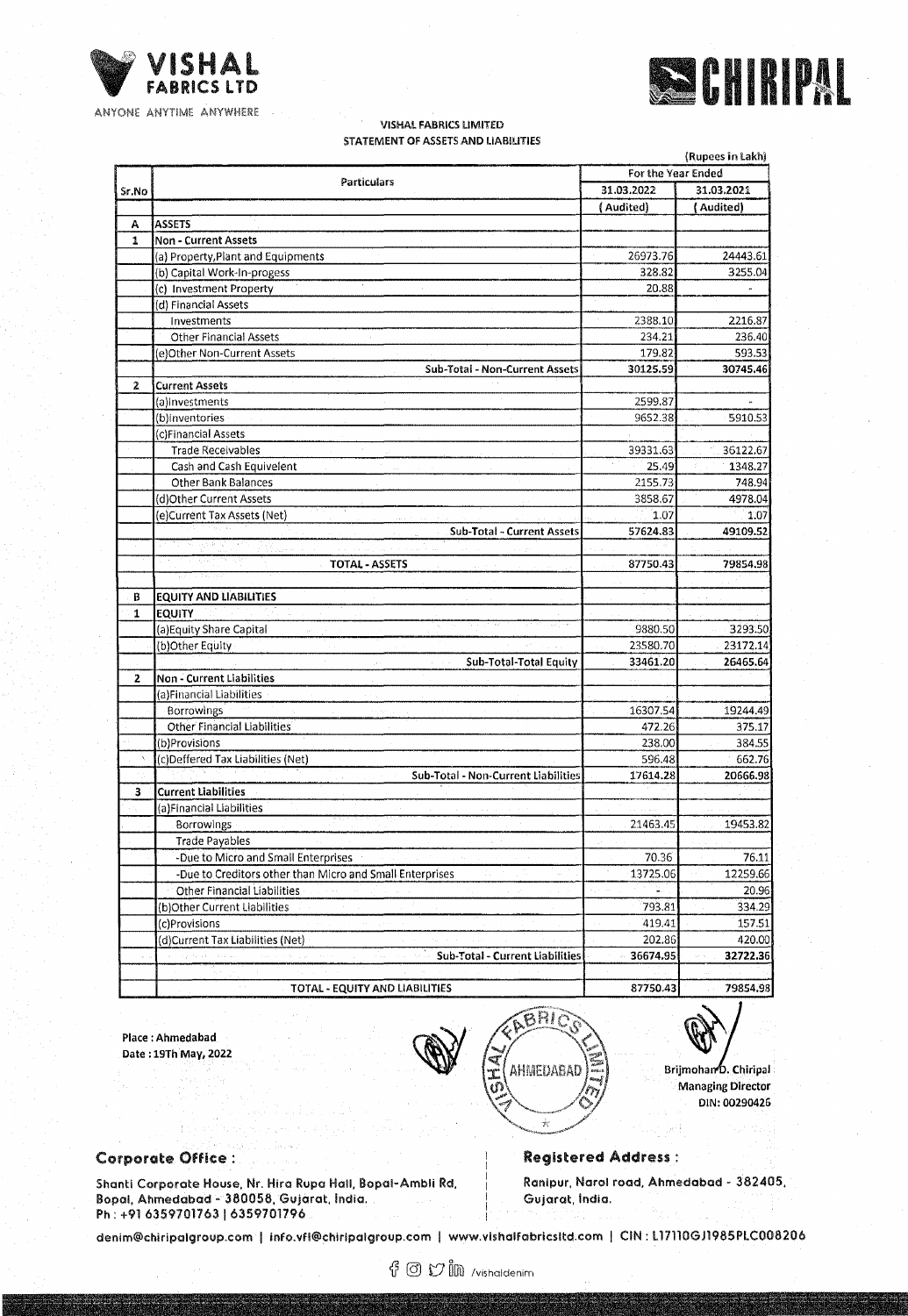



# **VISHAL FABRICS LIMITED**

**Cash flow statement for the year ended 31 March 2022** 

*(All amounts are in Lakh, exceot share data and as stated)* 

| <b>Particulars</b>                                               | Year ended           | Year ended    |  |
|------------------------------------------------------------------|----------------------|---------------|--|
|                                                                  | 31 March 2022        | 31 March 2021 |  |
| Cash flow from operating activities                              |                      |               |  |
|                                                                  |                      |               |  |
| Net profit before tax                                            | 9320.07              | 2974.99       |  |
| Adjustments:                                                     |                      |               |  |
| Depreciation and amortisation                                    | 3343.71              | 2591.99       |  |
| Finance expense                                                  | 3055.80              | 2910.81       |  |
| Finance income                                                   | (96.71)              | (27.85)       |  |
| Operating cash flow before working capital changes               | 15622.86             | 8449.94       |  |
| Working capital adjustments:                                     |                      |               |  |
| Decrease/ (Increase) in trade receivables                        | (3,210.09)           | (5,563.16)    |  |
| Decrease/ (Increase) in other current assets                     | 1119.37              | 91.31         |  |
| Decrease/ (Increase) in inventories                              | (3,741.84)           | 714.05        |  |
| Increase/ (Decrease) in trade payables                           | 1459.65              | (1,538.10)    |  |
| Increase/ (Decrease) in provisions                               | 115.35               | (38.99)       |  |
| Increase/ (Decrease) in current liabilities                      | 156.26               | 393.97        |  |
| Increase/ (Decrease) in other financial liabilities              | 97.09                | 29.13         |  |
|                                                                  |                      |               |  |
|                                                                  |                      |               |  |
| Cash generated from operations                                   | 11,618.66<br>2219.79 | 2538.15       |  |
| Less: Income tax paid                                            |                      | 1093.85       |  |
| Net cash generated from operating activities (a)                 | 9,398.86             | 1444.30       |  |
| Cash flow from investing activities                              |                      |               |  |
| Purchase of Property, Plant and Equipment                        | (2,968.68)           | (971.97)      |  |
| Proceeds from sales of disposal of Property, Plant and Equipment | 0.17                 | 11.83         |  |
| Investment in equity instruments                                 | (171.23)             | (5.72)        |  |
| <b>Investment in Mutual Fund</b>                                 | (2,599.87)           |               |  |
| Captial advances and other non-current assets                    | 415.90               | (197.69)      |  |
| Interest income                                                  | 96.71                | 27.85         |  |
| Net cash used in investing activities (b)                        | (5,227.01)           | (1, 135.69)   |  |



#### Corporate Office :

Shanti Corporate House, Nr. Hira Rupo Hall, Bopal-Ambll Rd, Bopat, Ahmedabad - 380058. Gujarat, India. Ph: +91 6359701763 I 6359701796

## Registered Address :

Rcmipur. Narol road. Ahmedabad • 382405, Gujarat, India.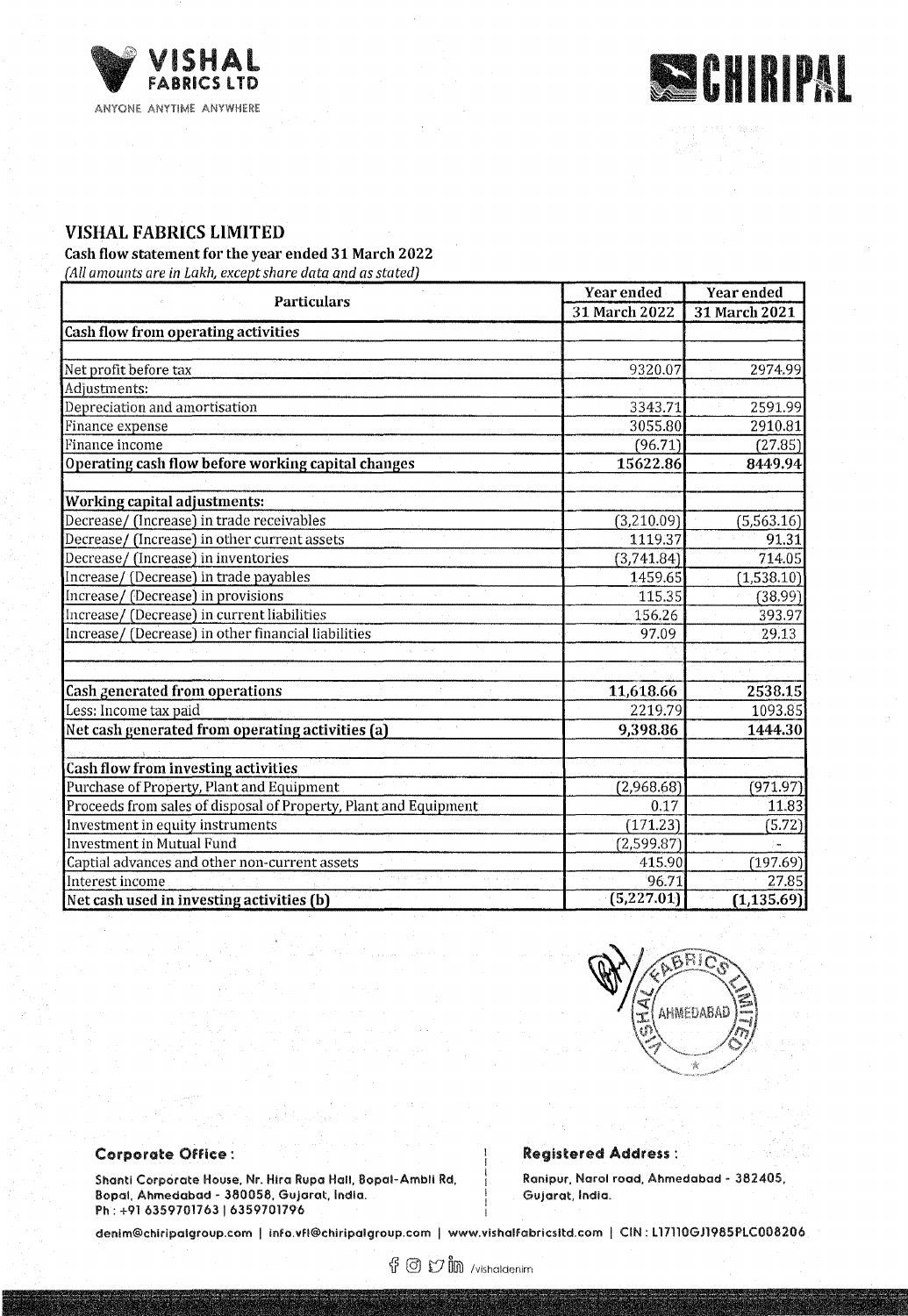



## VISHAL FABRICS LIMITED

Cash flow statement for the year ended. 31 March 2022

*(All amounts are in Lakh, exceot share data and as stated)* 

|                                                                    | Year ended    | Year ended    |
|--------------------------------------------------------------------|---------------|---------------|
| Particulars                                                        | 31 March 2022 | 31 March 2021 |
|                                                                    |               |               |
| Cash flow from financing activities                                |               |               |
| Proceeds from Long term borrowings                                 | (2,936.95)    | (3,256.21)    |
| Proceeds from Unsecured loans repayable on demand                  |               | (10.32)       |
| Short term borrowings (net)                                        | 2009.62       | 5,460.54      |
| Finance costs paid                                                 | (3,055.80)    | (2,910.81)    |
| Dividend Paid                                                      | (104.71)      | (104.94)      |
| Net cash generated from /(used in) financing activities (c)        | (4,087.84)    | (821.75)      |
|                                                                    |               |               |
| Net increase/(decrease) in cash and cash equivalents $(a)+(b)+(c)$ | 84.01         | (513.14)      |
|                                                                    |               |               |
| Cash and cash equivalents at the beginning of the year             | 2097.21       | 2610.35       |
| Cash and cash equivalents at the end of the year                   | 2181.22       | 2097.21       |
|                                                                    |               |               |
| Components of cash and cash equivalents                            |               |               |
|                                                                    |               |               |
| Cash on hand                                                       | 14.43         | 18.41         |
| <b>Balances with banks</b>                                         |               |               |
| Current accounts                                                   | 11.06         | 1329.86       |
| Deposit accounts                                                   | 2155.73       | 748.94        |
|                                                                    | 2181.22       | 2097.21       |

Place : Ahmedabad Date : l9Th May, 2022 For and on behalf of Board of Directors

Brijmohan D. Chiripal Managing Director **DIN: 00290426** 



# Corporate Office :

Shanti Corporate House, Nr. Hira Rupa Holl, Bopal-Ambli Rd, Bopal, Ahmedabad • 380058, Gujarat, India. Ph: +91 6359701763 ! 6359701796

Registered Address :

Ranipur, Naro! road, Ahmedabad - 382405, Gujarat. India.